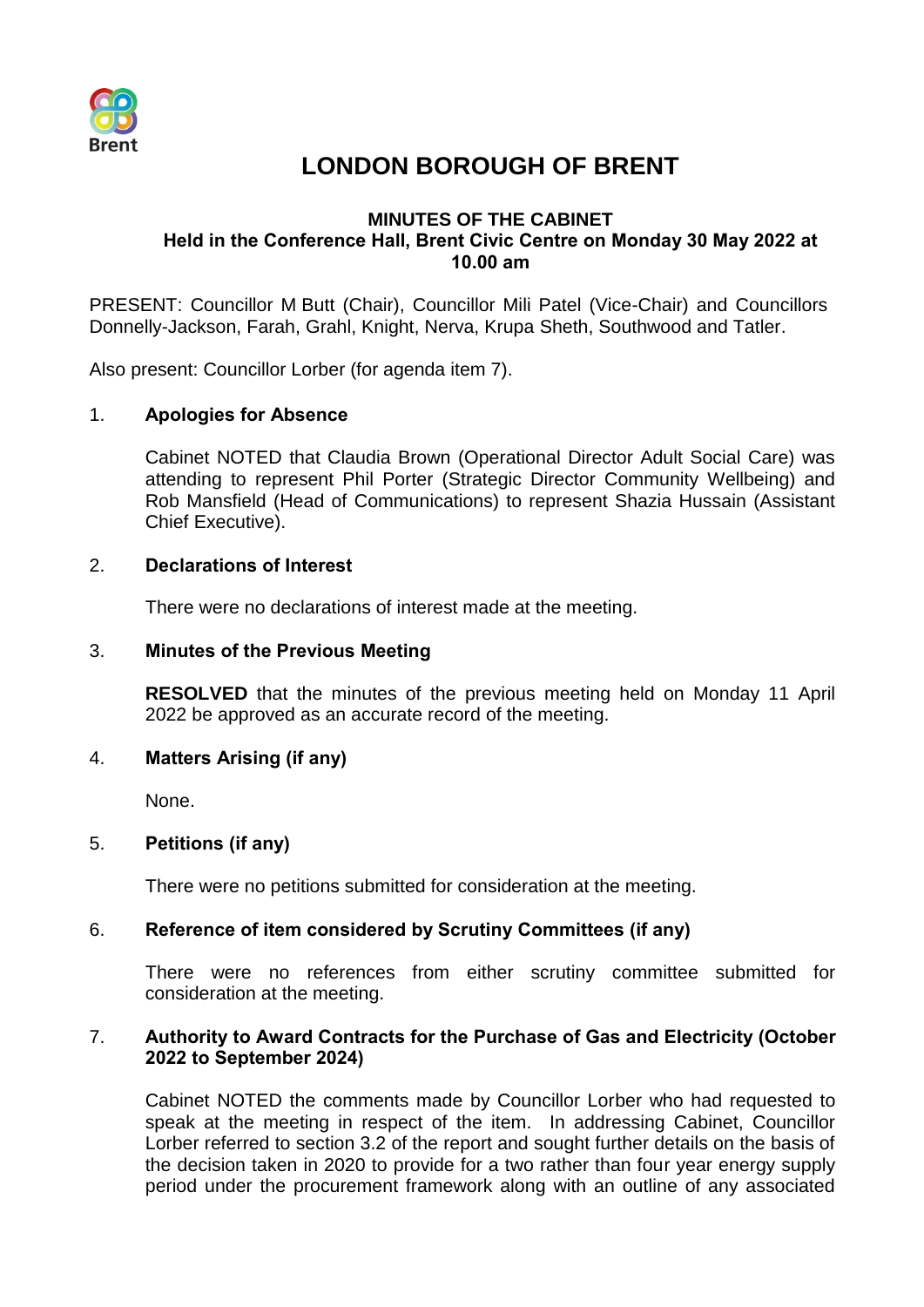financial implications given the current and unprecedented increase in wholesale energy costs.

In responding to the comments raised, Councillor Mili Patel (as Deputy Leader and Cabinet Member for Finance, Resources & Reform) drew attention to the independent assessment of the Council's energy procurement policy which had confirmed the proposed re-procurement arrangements remained fit for purpose and achieved prices better than market average as well as offering a range of additional services of value to the Council. The proposed re-procurement and purchasing approach had also been designed to mitigate against overall market risk whilst also seeking to support the Council's environmental objectives in considering how best to move towards procuring greener and zero carbon energy, which was welcomed by members.

Councillor Mili Patel then formally introduced the report, which she advised was seeking authority to award the contracts relating to the purchase of gas and electricity (October 2022 – September 2024) on the basis of the procurement process outlined within the report. In terms of the overall financial impact (as detailed within section 8 of the report) members were advised of the difficulty in securing fixed term wholesale energy supply costs, with the arrangements and approach which had been outlined within the report designed to secure an optimal price for required energy usage and associated services whilst also seeking to mitigate against the risk and minimise significant exposure to further wholesale energy market volatility in the short to medium term. Members noted the approach outlined also included the potential to avoid significant additional costs on energy contract prices in 2022-23 (on the basis detailed within the exempt appendix to the report).

Having considered the comments made and recognised the difficulties in predicting future market volatility at the time the decision was made to agree a two rather than four year energy supply period Cabinet **RESOLVED** having noted the exempt information contained within the appendix to the report:

- (1) To approve the award of a contract for the supply of electricity to NPower Limited for two years from 1<sup>st</sup> October 2022 via a call-off from LASER Framework Y18003, and
- (2) To approve the award of a contract for the supply of gas to Total Gas and Power for two years from 1<sup>st</sup> October 2022 via a call-off from the LASER Framework Y18002, and
- (3) that alternatively to (1) and (2) above, to approve the award of contracts for gas and electricity to the next ranked Suppliers on Lot 1 of each of the Frameworks referred to in section 5 of the report, if NPower Limited or Total Gas and Power cannot, or do not accept the offer of a Council contract. Such award shall be in accordance with the offer and award process described in Section 7 of the report.
- (4) To approve the Council's entry into an amended Access Agreement with Kent County Council referred to in sections 7.11 and 7.12 in the report, to enable its participation and purchase of gas and electricity from the Frameworks referred to in (1) and (2) above; and